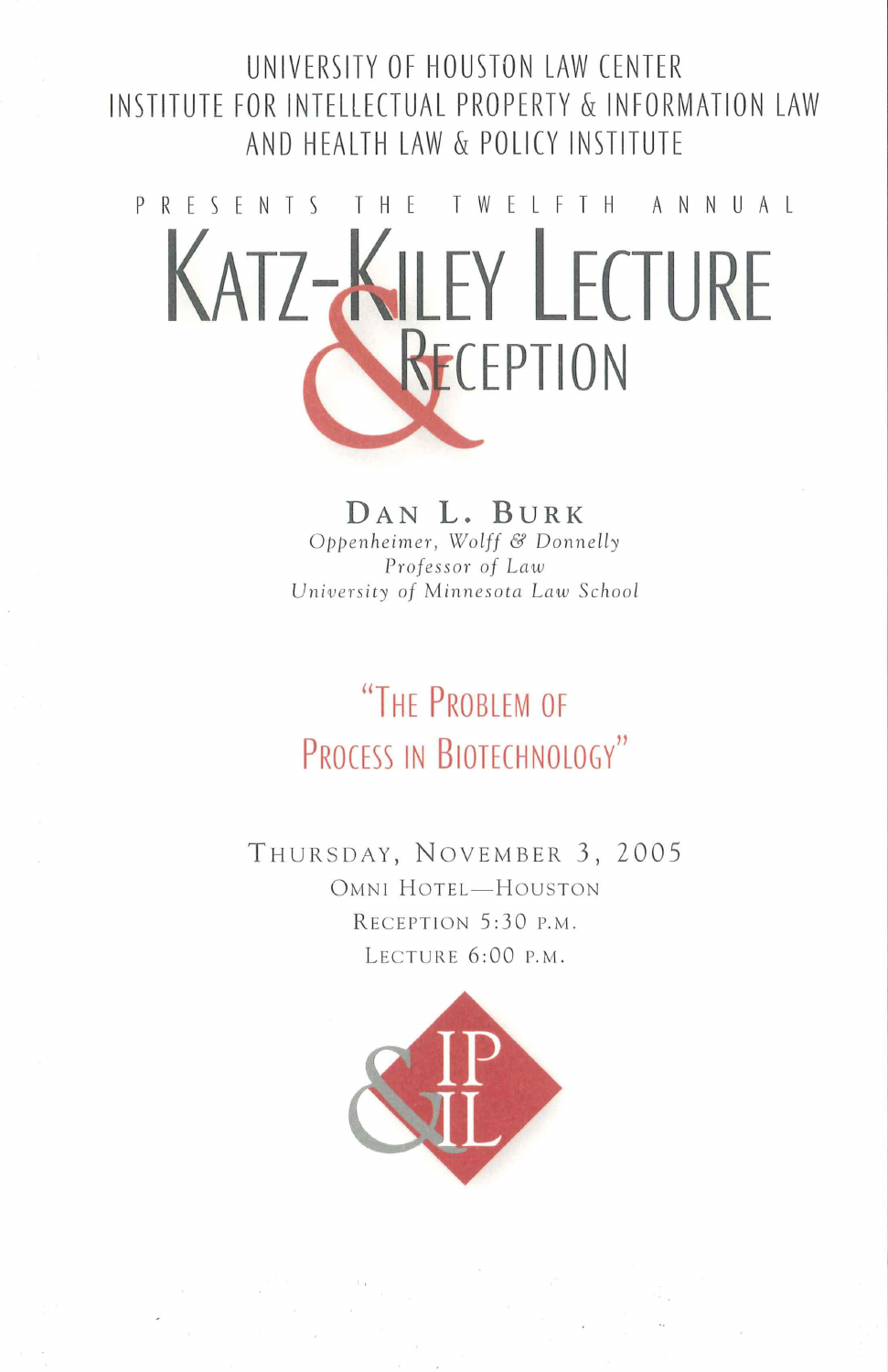

PROFESSOR DAN L. BURK IS THE OPPENHEIMER, WOLFF & DONNELLY PROFESSOR OF LAW AT THE UNIVERSITY OF MINNESOTA, where he teaches courses in Patent Law, Copyright, and Biotechnology Law. An internationally prominent authority on issues related to high technology, he is the author of numerous papers on the legal and societal impact of new technolo~ DAN L. BURK gies, including articles on scientific mis-

conduct, on the regulation of biotechnology, and on the intellectual property implications of global computer networks.

Professor Burk holds a B.S. in Microbiology ( 1985) from Brigham Young University, an M.S. in Molecular Biology and Biochemistry (1987) from Northwestern University, a J.D. (1990) from Arizona State University, and a J.S.M. (1994) from Stanford University. Prior to his arrival at the University of Minnesota, Professor Burk taught at Seton Hall University in New Jersey. From 1991 to 1993, he was a Teaching Fellow at Stanford Law School. He has also taught as a visitor at a variety of prominent institutions, including Cornell Law School, the University of California at Berkeley, the University of Toronto Faculty of Law, University of Tilburg, the Munich Intellectual Property Law Center, and the Program for Management in the Network Economy at the Universita Cattolica del Sacro Cuore in Piacenza, Italy.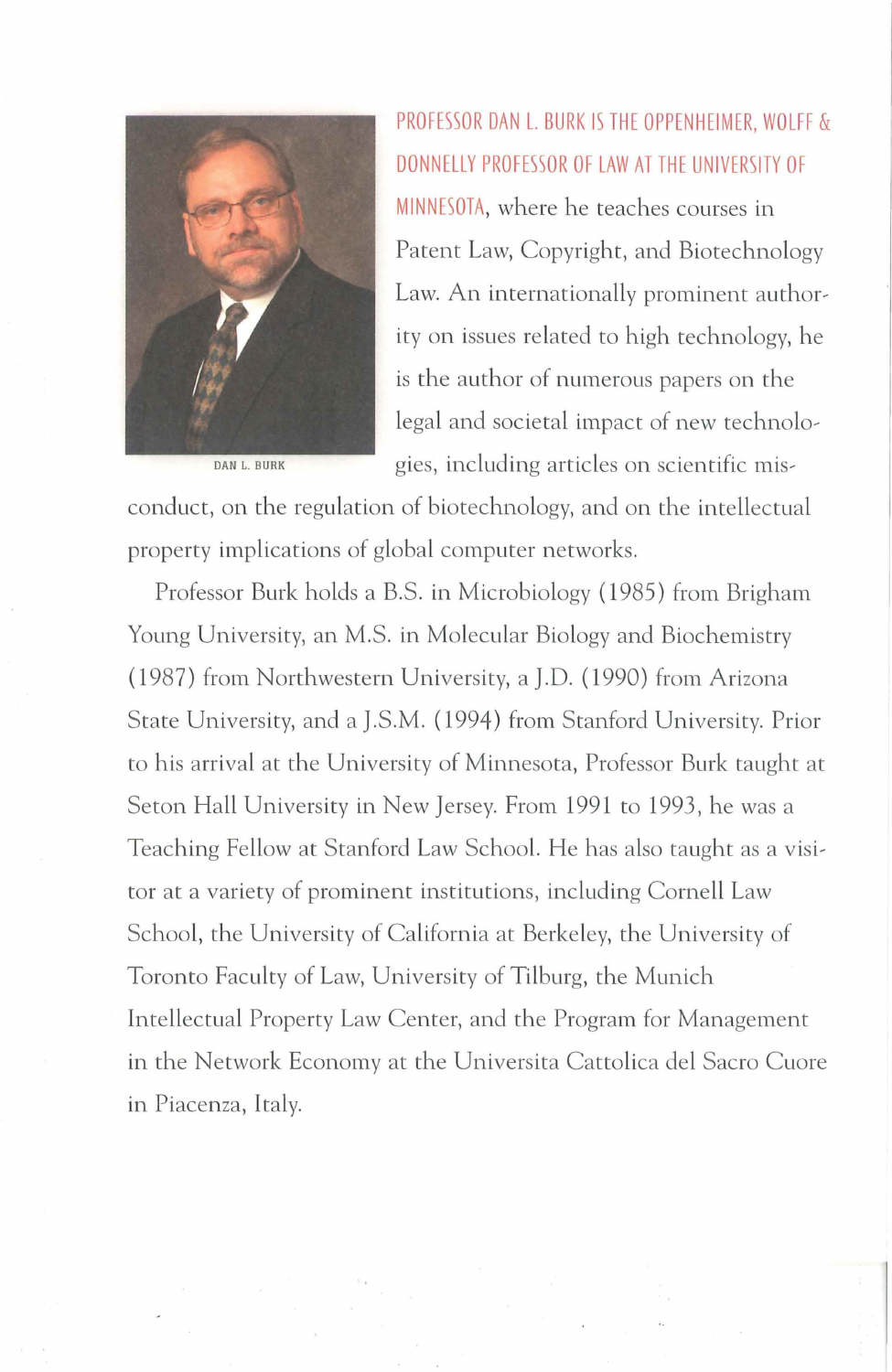INSTITUTE FOR INTELLECTUAL PROPERTY & INFORMATION LAW AND HEALTH LAW & POLICY INSTITUTE AT THE UNIVERSITY OF HOUSTON LAW CENTER

*is pleased to announce the twelfth annual* 



DAN L.BURK

## **"THE PROBLEM OF PROCESS IN BIOTECHNOLOGY"**

THUR SDAY, NOVEMBER 3, 2005

5:30 P.M. RECEPTION

6:00 P.M. LECTURE

OMNI HOTEL-HOUSTON PALM COURT

KINDLY RSVP BY MONDAY, OCTOBER 31, 2005 to 713.743.2180 or **ipil@uh.edu**